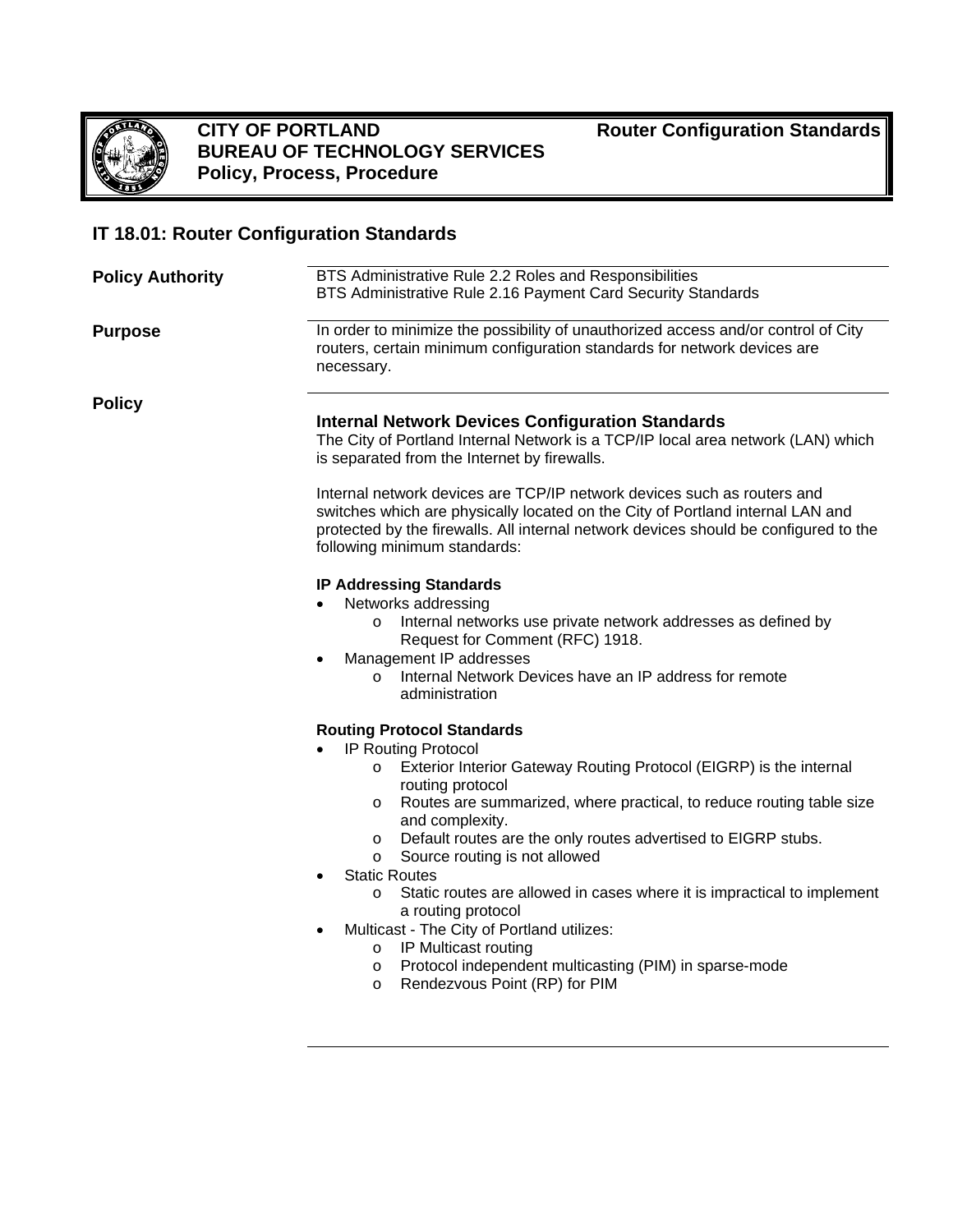#### **Unneeded Services**

- All unneeded services are disabled, including but not limited to:
	- o Hyper Text Transfer Protocol (HTTP)
	- o Secure Hyper Text Transfer Protocol (HTTPS)
	- **Telnet**
	- o PAD (packet assembler/disassembler commands)
	- o Finger
	- o Bootstrap Protocol (Bootp)
	- o Uniform Datagram Protocol (UDP) and Transmission Control Protocol (TCP) small servers
	- o Trivial File Transfer Protocol (TFTP)
	- o Cisco Discovery Protocol (on external interfaces)
- Secure Shell (SSH) on TCP port 22 is the only allowed service for inbound connections
- Cisco Discovery Protocol (CDP) is allowed on ports that uplink to other City of Portland network devices
	- o Each CDP uplink port shall have a description that includes the name of the remote device.

#### **Configuration Maintenance**

- Secure Copy (SCP) is the approved protocol for configuration file copies to and from network devices.
- PCI-DSS devices are configured to report to the Tripwire server and the Juniper Security and Threat Response Manager (STRM).
- Running configurations are synchronized with startup configurations daily

#### **Authentication & Encryption**

- All network devices utilize Cisco Terminal Access Controller Access- Control System (TACACS) for authentication.
- Cisco Access Control Server (ACS) controls all authentication requests.
- No shared accounts are allowed in ACS.
- A predefined unauthorized access warning notice is configured on each device through 'banner message of the day (motd)' functionality.

### **Password Settings**

- Network team account passwords on the ACS appliance are changed at least every 90 days.
- Cisco Enable passwords are changed at least every 90 days.
- Account passwords shall comply with BTS Administrative Rule 2.05- User and Administrative Passwords.

#### **Password Encryption**

- Service password encryption is enabled using MD5.
- Network devices are configured with a key shared with the ACS server. This key is encrypted.

### **Management Access**

- SSH version 2 is the approved protocol for remote access to network devices. All network devices require SSH to be used for remote access.
- All devices are set to time out any remote access after 10 minutes of inactivity
- Simple Network Management Protocol (SNMP) version 2 is the approved protocol for management of network devices.
	- o SNMP write is not allowed
	- o SNMP is configured for read only polling
	- o SNMP statements are configured to define the device chassis-id,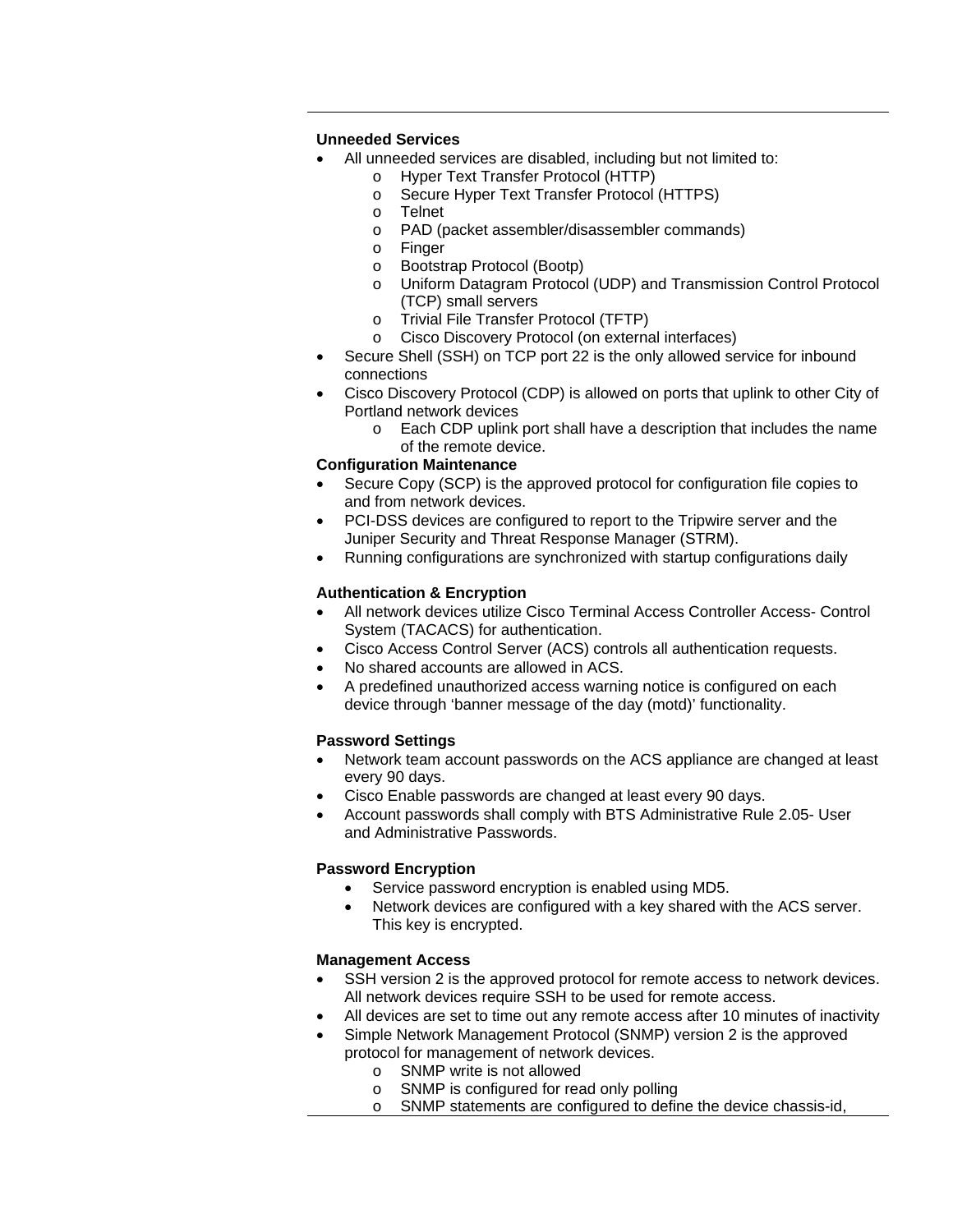contact information, and location for the device

- Network time protocol (NTP)
	- o All network devices, except core routers, pull time from a internal core router acting as a stratum 2 clock
	- o Core routers pull time from a stratum 1 clock

#### **Logging**

- All network devices:
	- o are configured to log to a Syslog server
	- o have one interface specified as a source interface
	- o are configured to use localtime for 'log' and 'debug' timestamps
	- o are configured to log up to informational (level 6) events

#### **Network Segmentation**

- Virtual Local Area Network (VLAN) configuration
	- o VLANs are not trunked across the network core when at all possible.
	- o Dynamic Host Control Protocol (DHCP) IP helper statements are configured on VLANs with client workstations
	- o VLAN Trunk Protocol (VTP) is set to transparent.

#### **General Device Standards**

- All ports
	- o Bridge Protocol Data Unit (BDU) Guard is enabled on all ports to prevent unauthorized connection of other spanning tree devices.
- Client access ports
	- o Each server port has an informative description
	- o Spanning-tree portfast is set on Client and Server ports
	- o Client access ports are set to access mode to prevent trunk establishment

#### **Edge Network Devices Configuration Standards**

Edge Network Devices are defined as Routers and Switches with routable Internet Addresses positioned outside the City of Portland Firewalls.

Edge Network Devices Configuration Standards are in addition to/specific to Edge Devices. Unless otherwise noted all standards from Internal Network Devices Configuration Standards apply.

#### **IP Addressing Standards**

- Networks addressing
	- o External network devices use addresses in the 209.162.223.0 and 69.30.62.8 spaces.

#### **Routing Protocol Standards**

- **External Routing Protocol** 
	- o Border Gateway Protocol v4 (BGP) is used between City of Portland routers and ISP upstream routers.
	- o BGP routers use password authentication to communicate with BGP neighbor routers
- Internal Routing Protocol
	- o Open Shortest Path First (OSPF) is used for routing between the edge routers, the edge switches, and the firewalls.
	- o The City of Portland OSPF routers use MD5 message-digest authentication to communicate with OSPF neighbor routers.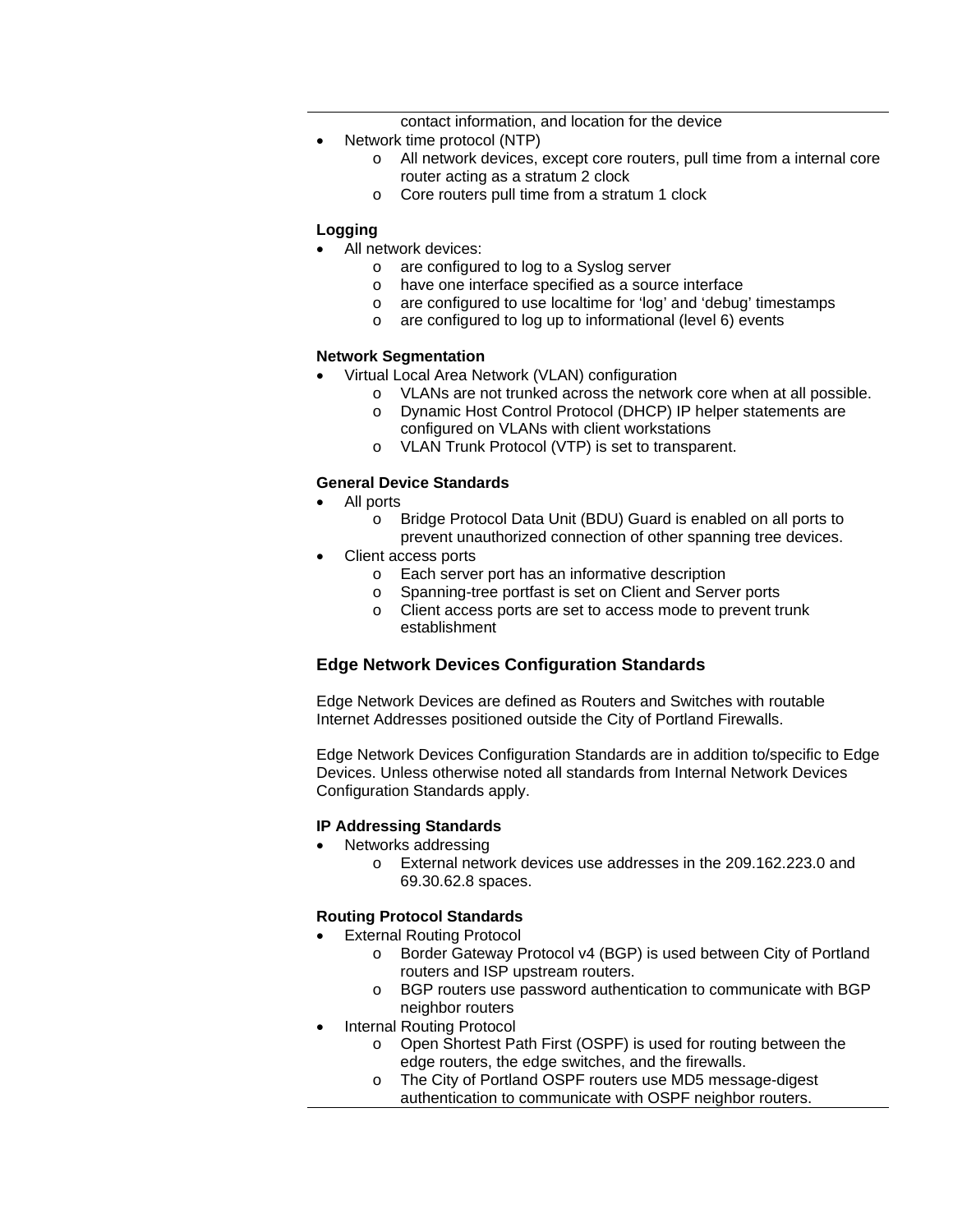A layer 2 connection to the Police Bureau does not participate in OSPF. That interface is configured in passive mode (no OSPF announcements are sent).

#### **Network Segmentation**

- VLAN configuration
	- o No DHCP IP helper statements are configured on any edge device

#### **General Device Standards**

- Router ports
	- o Router Interfaces not in use are shut down administratively<br>
	o DMZ interfaces not in use are shut down administratively
	- DMZ interfaces not in use are shut down administratively
- Control Plane Policing (CoPP)
	- o Control plane policing is a filter that protects the control plane of Cisco IOS routers and switches. BTS utilizes the following document as its configuration guidance for COPP:

http://www.cisco.com/web/about/security/intelligence/coppwp\_gs.html

- o Using CoPP, the following traffic types are classified into Categories and Rate Limited or dropped:
	- **BGP**
	- **OSPF (the edge Interior Gateway Protocol (IGP))**
	- **Management traffic SSH, telnet, NTP, SNMP, TACACS,** TFTP, File Transfer Protocol (FTP)
	- Monitoring traffic Internet Control Message Protocol (ICMP) echo and traceroute
	- Layer 2 Protocols Address Resolution Protocol (ARP)
	- Undesirable traffic that is dropped entirely; known bad ports
	- Default, unclassified traffic
- Access Control Lists (ACLs)
	- o ACLs are configured as per Cisco best practices to drop harmful traffic (See Cisco best practices document

http://www.cisco.com/web/about/security/intelligence/protecting\_bgp. html)

- RFC 1918 addresses are dropped on the Edge BGP devices
- **BGP** traffic is dropped if not from specified neighbors
- TCP and UDP fragments are dropped from BGP neighbors
- Only BGP traffic is allowed from BGP neighbors.
- **TCP and UDP fragments are dropped from any source on the** 209.162.223.0 and 69.30.62.8 address spaces (assigned address space)
- **ICMP** fragments are dropped
- Telnet is dropped from any source
- Traffic from addresses 0.0.0.0 and 127.0.0.0 are dropped
- Multicast packets are dropped
- SNMP traffic not specifically allowed is dropped
- Traffic to Edge 3750 is dropped
- Traffic to Police Edge device is dropped
- Inbound traffic purporting to come from 209.162.223.0 or 69.30.62.8 address spaces is dropped.
- SSH traffic to edge devices from the internet is dropped.